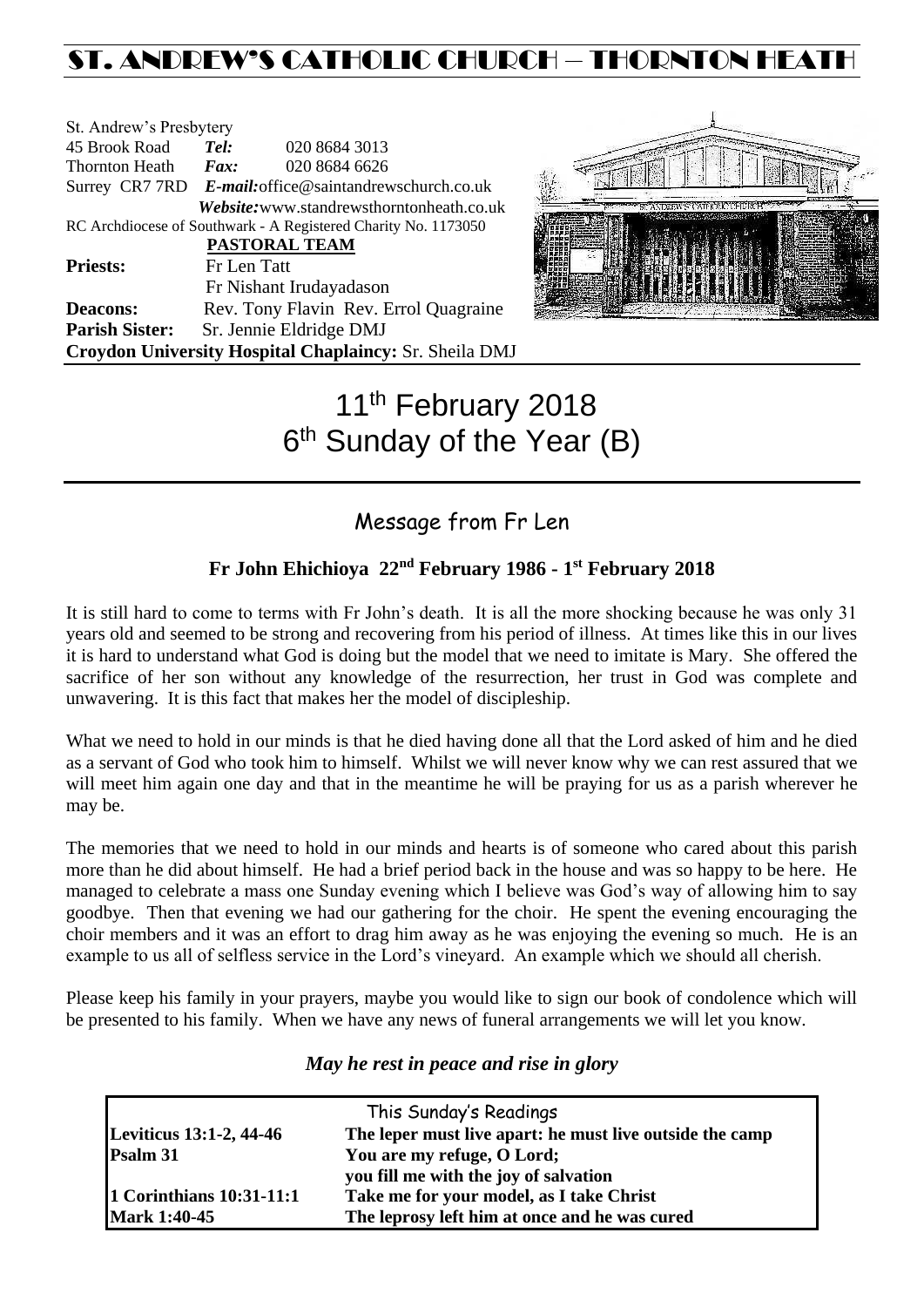# Diary for the Week

| <b>Sunday 11th February</b>        |                    | 6.00pm (Saturday) First Mass of Sunday | Leslie Michael RIP (Anniv)             |
|------------------------------------|--------------------|----------------------------------------|----------------------------------------|
| Sunday of the Year                 |                    |                                        |                                        |
| (B)                                | 9.30am             | Mass                                   | Parishioners                           |
|                                    | 11.30am            | Mass                                   | Gerry Golden RIP                       |
|                                    | 3.00pm             | <b>Confirmation Meeting</b>            |                                        |
|                                    | 5.00pm             | <b>Rosary</b>                          |                                        |
|                                    | $5.15 - 5.45$ pm   | <b>Exposition and Benediction</b>      |                                        |
|                                    | 6.00 <sub>pm</sub> | Mass                                   | Con Mahoney RIP (Anniv)                |
|                                    | $7.00 - 9.00$ pm   | <b>Charismatic Prayer Group</b>        |                                        |
| Monday 12 <sup>th</sup> February   | 7.30am             | Mass                                   | Antonio Jose Rodrigues                 |
| Feria                              | 10.00am            | Mass                                   | Linda & Socrates Papapetrou RIP        |
| $Jm 1:1-11$                        | $7.00 - 8.00$ pm   | <b>Parish Surgery</b>                  |                                        |
| Mk 8:11-13                         | $7.00 - 8.00$ pm   | <b>Family Holy Hour</b>                |                                        |
| Tuesday 13 <sup>th</sup> February  | 7.30am             | Mass                                   | Julian James                           |
| Feria                              | 10.00am            | Mass                                   | <b>Clive Nunes</b>                     |
| $Jm 1:12-18$                       | 7.30pm             | <b>Finance Committee Meeting</b>       |                                        |
| Mk 8:14-21                         | 7.45pm             | R.C.I.A. Meeting                       |                                        |
| Wednesday 14th February            | 7.30am             | Mass                                   | Joseph Cyril Phokeerdoss RIP           |
| Ash Wednesday                      | 10.00am            | Mass                                   | Minguel A. Fernandes RIP               |
| Fast & Abstinence Day              | 12noon             | Mass in Croydon Uni.                   |                                        |
| Joel 2:12-18                       |                    | <b>Hospital</b>                        |                                        |
| Mt 6:1-6, 16-18                    | 6.00pm             | <b>Lectio Divina Group (hall)</b>      |                                        |
|                                    | 7.30pm             | <b>Legion of Mary (hall)</b>           |                                        |
|                                    | 8.00pm             | <b>Mass</b>                            | Fr John RIP                            |
| Thursday 15 <sup>th</sup> February | 7.30am             | Mass                                   | Luis & Piedade Fernandes RIP           |
| Dt 30:15-20                        | 10.00am            | Mass                                   | <b>Holy Souls</b>                      |
| Lk 9:22-25                         | $7.00 - 9.00$ pm   | Lent Talk (hall)                       |                                        |
| Friday 16 <sup>th</sup> February   | 6.30am             | Mass                                   | For the Suffering Souls                |
| Is 58:1-9                          | 10.00am            | <b>Mass followed by Stations</b>       | Maria Curry RIP                        |
| Mt 9:14-15                         |                    | of the Cross                           |                                        |
|                                    | 8.00pm             | <b>Stations of the Cross</b>           |                                        |
| Saturday 17th February             | 9.30am             | Mass                                   | <b>Holy Souls</b>                      |
| Is 58:9-14                         | $10.00 - 10.30$ am | <b>Confessions</b>                     |                                        |
| Lk 5:27-32                         | $5.00 - 5.30$ pm   | <b>Confessions</b>                     |                                        |
|                                    | 6.00 <sub>pm</sub> | <b>First Mass of Sunday</b>            | Lucia Daye (80 <sup>th</sup> Birthday) |
|                                    | 7.00pm             | <b>Young People in our</b>             |                                        |
|                                    |                    | <b>Parish Meeting (hall)</b>           |                                        |
| Sunday 18 <sup>th</sup> February   | 9.30am             | Mass                                   | Freddy & Amelia O'Donovan              |
| $1^{st}$ Sunday of Lent            | 11.30am            | Mass                                   | Jessie Mary Badu RIP                   |
| (B)                                | 4.00pm             | <b>Confirmation Session 1</b>          |                                        |
|                                    | 5.00pm             | <b>Rosary</b>                          |                                        |
|                                    | $5.15 - 5.45$ pm   | <b>Exposition and Benediction</b>      |                                        |
|                                    |                    |                                        |                                        |
|                                    | 6.00 <sub>pm</sub> | Mass                                   | Parishioners                           |

|                                                       | Money Matters                                                                                                        |                                                                         |  |  |  |
|-------------------------------------------------------|----------------------------------------------------------------------------------------------------------------------|-------------------------------------------------------------------------|--|--|--|
|                                                       | <b>Collection Last Sunday</b><br>Payment by Standing Order<br>Total offertory<br>Second collection for Poor Parishes | £1,384.28<br>£1,476.00<br>£2,860.28                                     |  |  |  |
| Thank you for your generosity                         |                                                                                                                      |                                                                         |  |  |  |
| Altar Servers<br>This week Team 2<br>Next week Team 3 |                                                                                                                      | Church Cleaners<br>This week Fifi's Group<br>Next week Sancho's Dusters |  |  |  |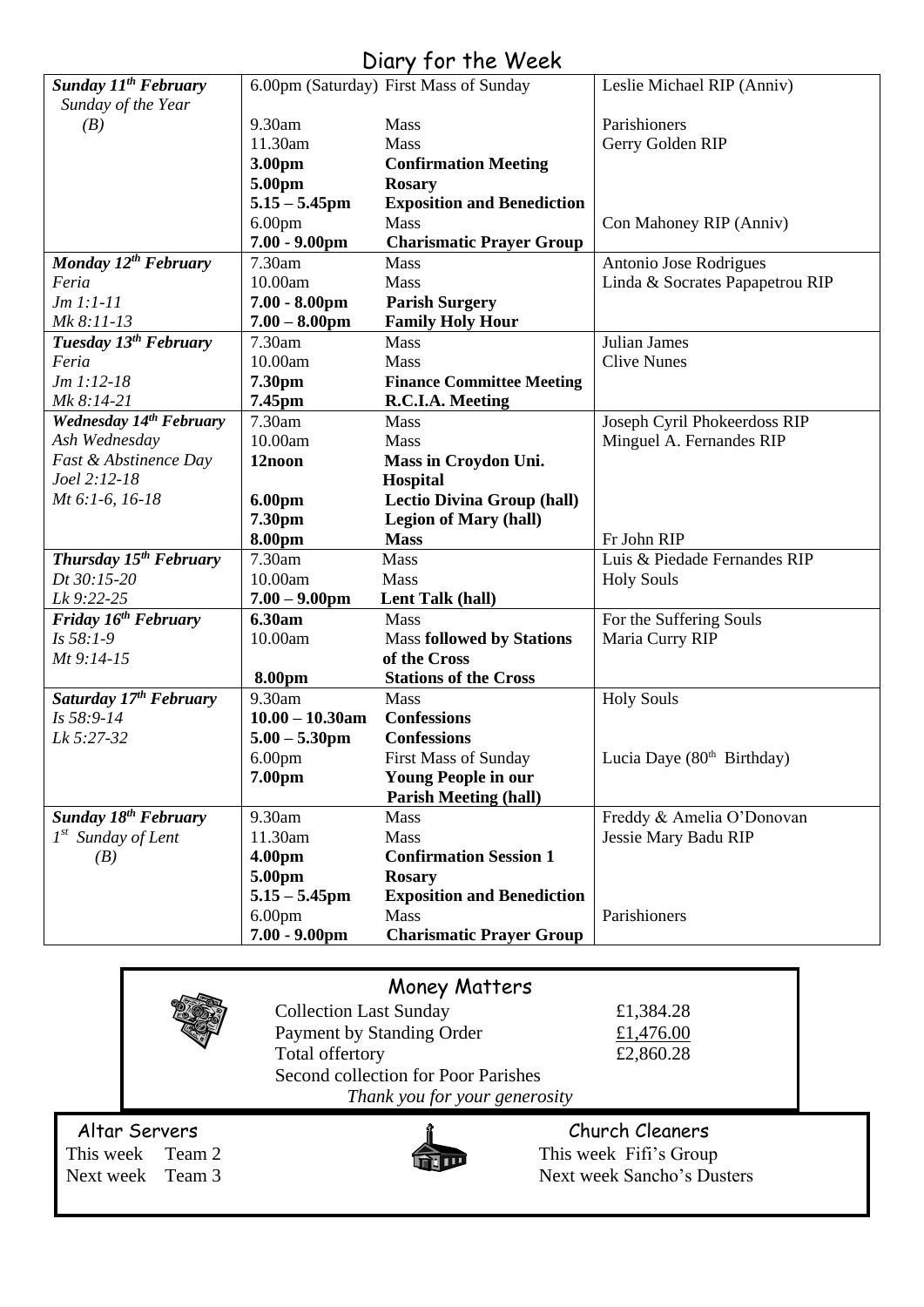# St. Andrew's Parish Notices

#### **FR JOHN'S CONDOLENCE BOOK**

If you would like to, please write a message and sign the book of condolence for Fr John on the table in the porch.

#### **ASH WEDNESDAY**

This marks the start of Lent and is a day of Fasting and Abstinence. There will be Masses at 7.30am, 10am and 8pm. Ashes will be distributed at all Masses. There will also be Mass in Croydon University Hospital with Bishop Paul Hendricks at 12noon in the Hospital Chapel.

#### **CONFIRMATION 2018**

There is a meeting for all candidates, i.e. all those who have returned their application forms by e-mail, with their parents on Sunday 11<sup>th</sup> February at 3.00pm in the Church.

#### **SECOND COLLECTION**

The second collection this weekend will be for Poor Parishes. This collection enables the Archbishop to make grants to some of the smaller parishes in the Diocese.

#### **NIGERIAN CATHOLIC COMMUNITY**

The Nigerian Catholic Community General Meeting is being held today after the 11.30am Mass in the Church hall.

#### **FAMILY HOLY HOUR**

During the Family Holy Hour on Monday  $12<sup>th</sup>$  February from 7 to 8 pm in the Church we will have readings from the bible, sing hymns and offer up prayers for the soul of Fr John. We hope our children and families will take an active part at this service. Please join us even if only for 10 minutes.

#### **FRIENDS OF THE HOLY FAMILY**

On Saturday 17<sup>th</sup> February from 10.15 to 11.30am we will have a power-point presentation on the Rosary followed by a short children's DVD on St Josephine Bakhita. Please come along and invite members of your family and friends too. No age restriction.

#### **ACTIVE RETIREMENT GROUP**

Please note the group are not meeting this week (half term) and will resume again on Wednesday 21<sup>st</sup> February.

#### **LENT 2018**

#### **LENTEN MASSES IN CROYDON UNIVERSITY HOSPITAL**

Bishop Paul Hendricks will celebrate Mass on Ash Wednesday at 12noon in the Hospital Chapel. There will also be a Mass every Monday during Lent at 12noon. All are most welcome.

#### **FRIDAY MASSES**

Please note that our usual 7.30am Mass will be at **6.30am** on Fridays.

#### **LENTEN DEVOTIONS**

Fridays 10.30am Stations of the Cross (led by parishioners) and at 8.00pm (led by different Parish groups) and also after 10am Mass on Wednesdays (led by parishioners).

This year Lent faith discussion sessions will take place on the Thursdays in Lent commencing Thursday 15<sup>th</sup> February and continue after Easter. There will be ten sessions in all. We will be following the DVD course "Catholicism" presented by Robert Barron Bishop of Los Angeles. The First Session is titled "The Revelation of God become Man". Other sessions include "The teachings of Jesus", "Mary",